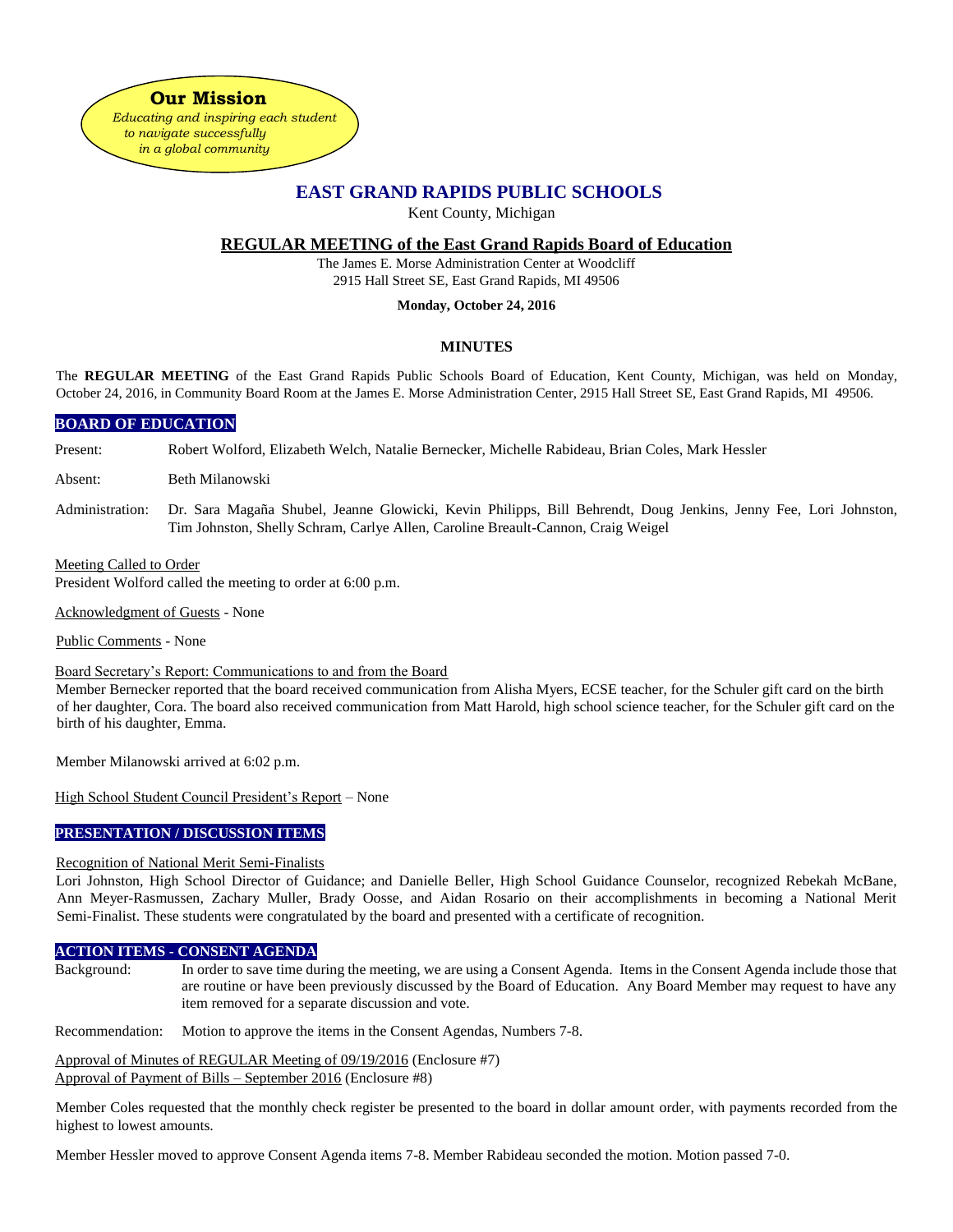#### **OTHER ACTION ITEMS**

Acceptance of 2015-2016 Audit Report – Kevin Philipps (Enclosure #9)

- Background: The audit was completed by Maner Costerisan this fall. The Board Finance Committee reviewed the report and recommends that the Board of Education receive the 2015-2016 Audit Report.
- Recommendation: Motion to receive the 2015-2016 Audit Report as presented and recommended by the Board Finance Committee and Superintendent.

Kevin Philipps, Assistant Superintendent of Business, presented the findings of the 2015-2016 Audit Report. He shared that Bruce Dunn from Maner Costerisan reported audit results to the Finance Committee last week. Overall results reflected the highest opinion in that the financial statements present fairly, in all material respects, the respective financial position of the governmental activities. One specific area designated for continued improvement involved the timeliness of bank account reconciliations. Philipps reported that an improvement plan is in place to correct the reported deficiency. There were no major issues that resulted in this deficiency, and Dunn acknowledged the district for continuing to run smoothly with such a limited staff and appreciated the continued transparency of administrative staff while working with the district. Philipps commended the business office staff for their work all year long in accomplishing tasks that lead to a positive audit.

Member Milanowski moved to accept the 2015-2016 Audit Report as presented and recommended by the Board Finance Committee and Superintendent. Member Coles seconded the motion. A discussion was held among the board. The Board commended Philipps on his leadership in the Business Office. Motion passed 7-0.

#### Approval of Proposed Amended Budget for 2016-2017 – Kevin Philipps (Enclosure #10)

Background: Each fall, the Board Finance Committee recommends a Budget Amendment to the Board of Education. The Finance Committee has reviewed the proposed amendment.

Recommendation: Motion to approve the amendment for the 2016-2017 budget as listed in Enclosure #10.

Kevin Philipps provided an overview of the Proposed 2016-2017 Amended Budget. He provided a summary of changes since the June 2016 Adopted Budget, an analysis of future years' budget assumptions, the budget forecast for 2017-2018 and 2018-2019, as well as financial trends/ratios, and areas of importance in the next few years. A discussion was held among the board.

Member Rabideau moved to approve the amendment for the 2016-2017 budget as listed in Enclosure #10. Member Welch seconded the motion. Motion passed 7-0.

### **ADMINISTRATIVE REPORTS**

#### Superintendent

Dr. Shubel reminded everyone that Lakeside Elementary School will be recognized in Washington, D.C. in November as a National Blue Ribbon School. Craig Weigel, Lakeside Elementary Principal, will share a report on the ceremony at the December board meeting. This is the second year in a row for an EGRPS school to be recognized as a National Blue Ribbon School, as Wealthy Elementary was recognized in 2015.

Dr. Shubel shared that, in partnership with the City of EGR and the Public Safety Department, we are well prepared for Election Day and safety measures are in place at all polling locations. She encouraged everyone to come out and vote on November 8.

Assistant Superintendent of Business No reports.

Assistant Superintendent of Instruction No reports.

#### Board Member Reports

*Communications Committee –* Member Milanowski reported that the committee reviewed the district's Facebook page, the Community Budget Guide, and district website.

*Facilities Committee –* Member Bernecker reported that the committee held discussions on the status of bond projects.

*Finance Committee –* Member Bernecker reported that the audit was discussed in detail, as well as budget amendments which were presented this evening.

*Joint Facilities Committee –* No reports.

*Legislative Liaison Committee* – Member Welch reported that active new members have joined the committee and communication techniques were shared.

*Personnel Committee –* No reports.

*Policy Review Committee –* No reports.